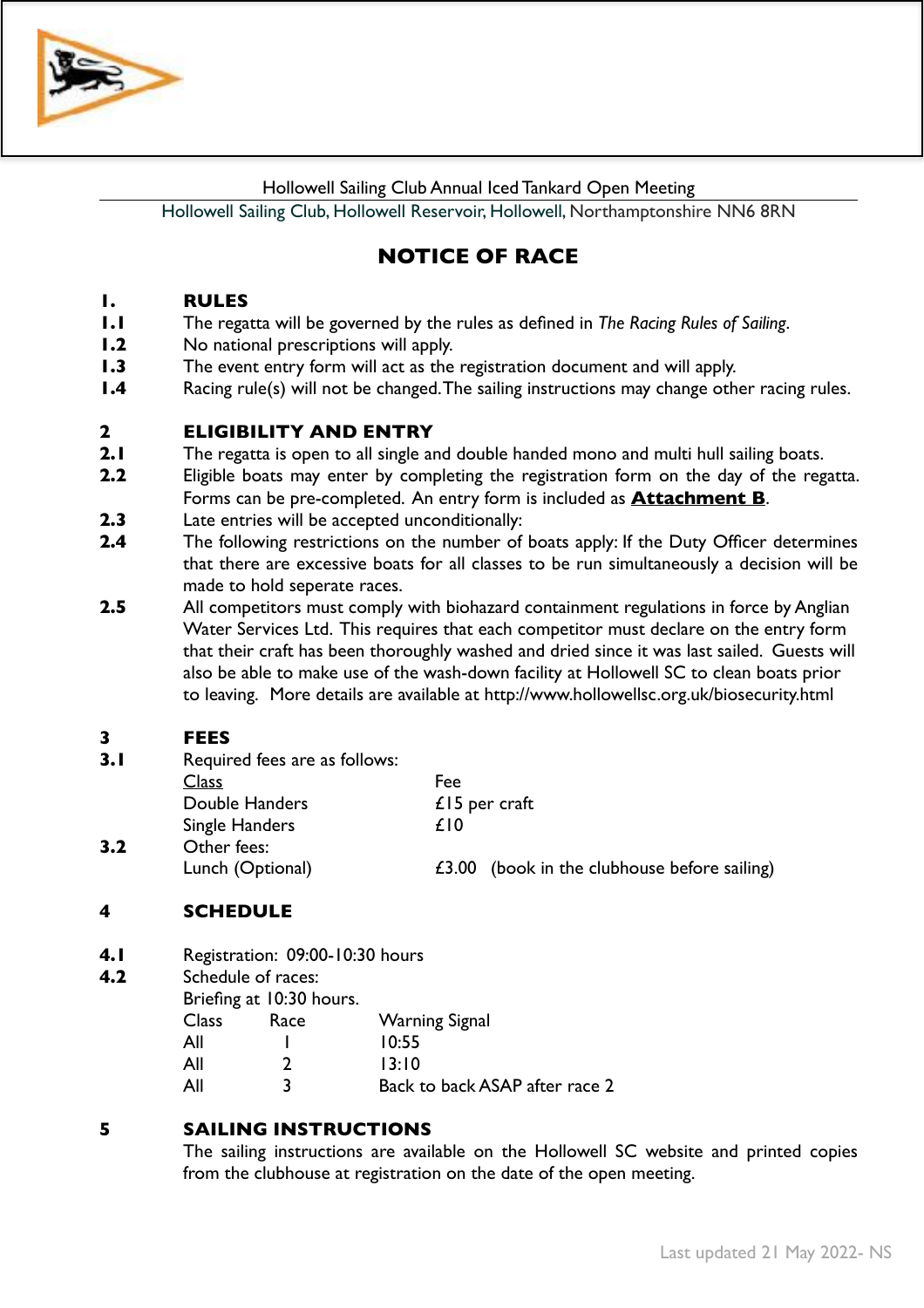# **6 VENUE**

- **6.1 Attachment A** (position 1) location of the regatta 'harbour' and rigging area.
- **6.2 Attachment A** (position 2) location of the racing areas.

# **7 THE COURSES**

**7.1** The courses to be sailed will be determined on the day and reflect prevailing conditions.

#### **8 PENALTY SYSTEM**

**8.1** Penalties will be in accordance with rules 44.1 and 44.2, rule 44.3, will not apply.

# **9 SCORING**

- **9.1** The scoring system is Appendix A:
- **9.2** One race is required to be completed to constitute a series.
- **9.3** (a) When fewer than 3 races can be completed due to conditions, a boats' series score will be the total of the race scores.
	- (b) If 3 races are completed then one discard will apply.

# **10 RADIO COMMUNICATION**

Except in an emergency, a boat shall neither make radio transmissions while racing nor receive radio communications not available to all boats. This restriction also applies to mobile telephones.

# **11 PRIZES**

Prizes will be given as follows: (\*where not already a prize winner)

- Trophies will be presented for the first three places. Other prizes may be awarded depending on the number of entries.
- o First Lady\*
- o First Junior\*

# **12 DISCLAIMER OF LIABILITY**

Competitors participate in the regatta entirely at their own risk. See rule 4, Decision to Race. The organizing authority will not accept any liability for material damage or personal injury or death sustained in conjunction with or prior to, during, or after the regatta.

# **13 INSURANCE**

Each participating boat shall be insured with valid third-party liability insurance with a minimum cover of £2million per incident or the equivalent.

# **14 FURTHER INFORMATION**

For further information please contact Graham Smith [commodore@hollowellsc.org.uk](mailto:commodore@hollowellsc.org.uk?subject=Iced%20Tankard%20Open)

# **Attachments**

- A. Location of Hollowell Sailing Club
- B. Entry Form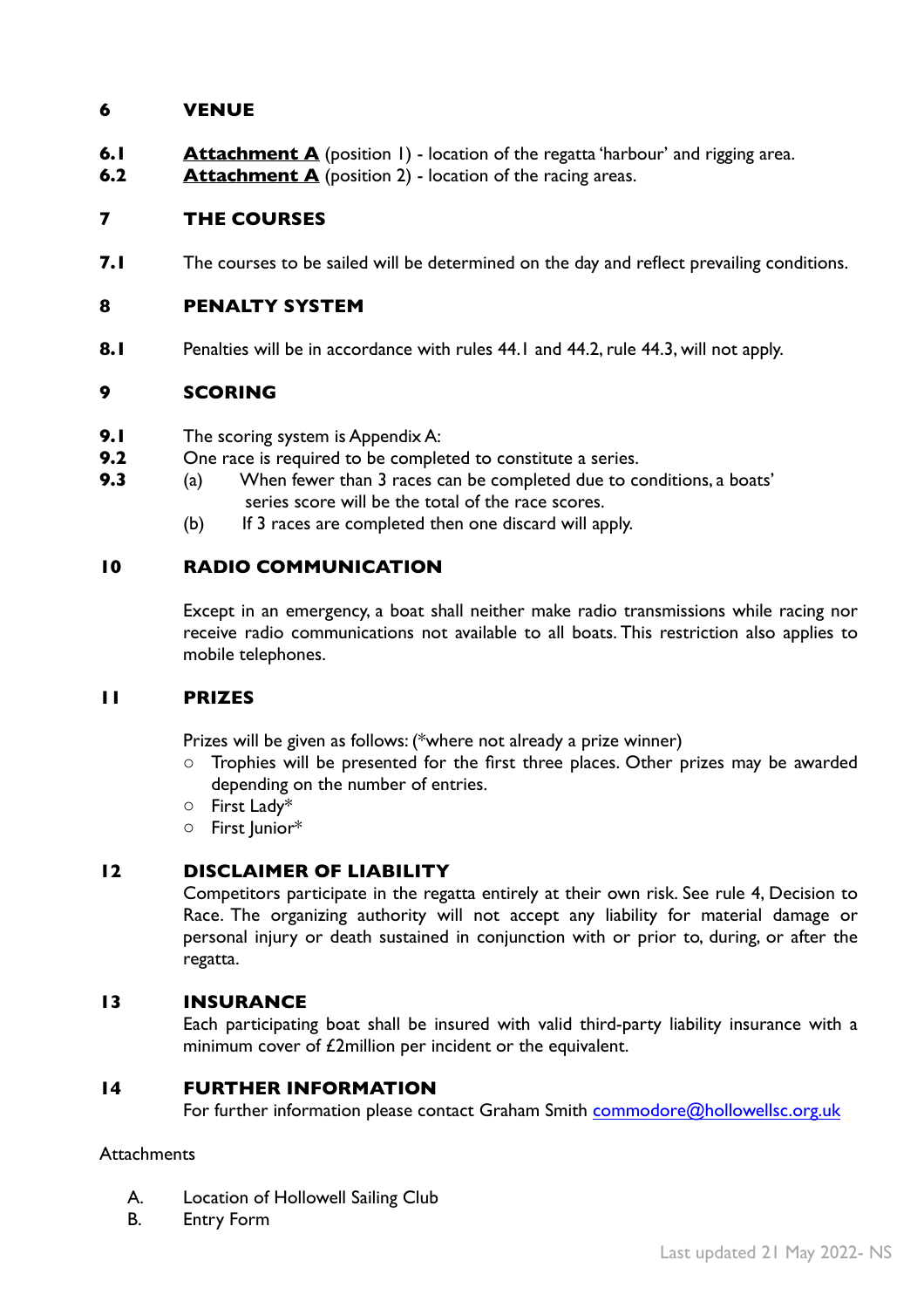





Location 1 - rigging area Location 2 - sailing area